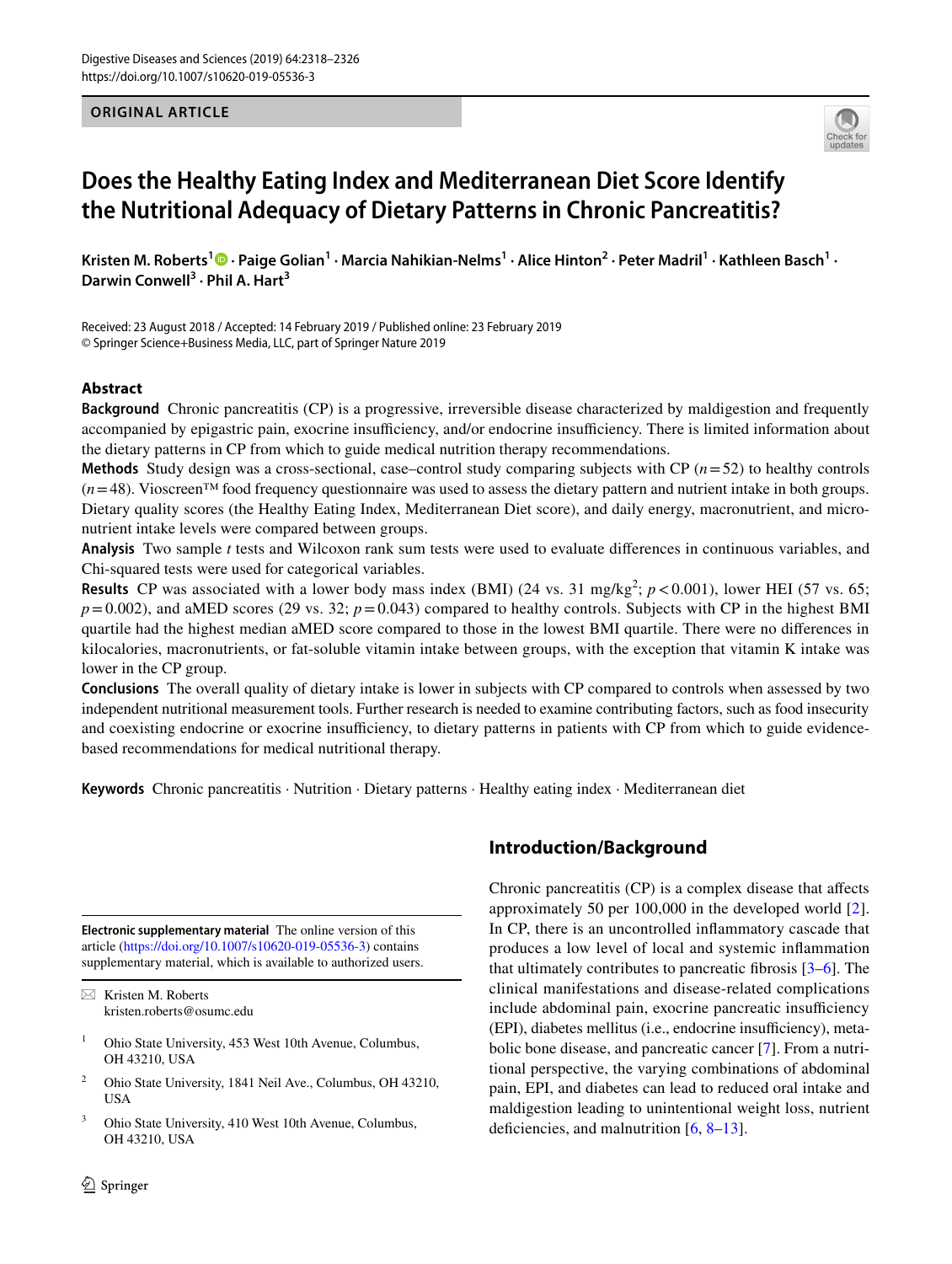There is very little known concerning the diet quality of patients with CP, and it is likely this is infuenced by disease severity. Diet quality is a multidimensional term incorporating nutrient intake (i.e., micronutrients—vitamins/minerals, macronutrients—carbohydrate/protein/fat) and dietary patterns (i.e., consumption of food groups such as dairy, fruits, and vegetables) as compared to national recommendations [[14](#page-7-6)]. Although nutrient intake and dietary pattern data are largely unknown in CP, there is an association with a Western-style dietary pattern in those with pancreatic cancer indicating a poor diet quality [\[15](#page-7-7), [16\]](#page-7-8). An examination of nutrient intake and dietary patterns will make it possible for clinicians to target problem areas to prevent malnutrition and improve overall diet quality. Dietary patterns are typically assessed using numerous tools such as the food frequency questionnaire (FFQ). There are several limitations to the use of a FFQ including recall bias and difficulty in portion size estimation—both of which may impact the accuracy of information. Though still having recall bias, a more accurate alternative FFQ is the validated, online webbased dietary assessment tool. Vioscreen™ Graphical Food Frequency System (GraFFQ) generates an analysis of 90-day diet patterns and nutrient intake [\[17\]](#page-7-9). Each GraFFQ, compiled of food items selected from over 1200 photos and 3–6 portion sizes, is analyzed using branching logic, an analytics engine (Nutrition Data System for Research (NDSR)), and a participant-friendly interface, which generates an analysis of 90-day diet patterns and estimations of nutrient intakes [\[17](#page-7-9)]. Kristal et al. [[17](#page-7-9)] and Thompson et al. [[18\]](#page-7-10) compared the Vioscreen™ to pencil and paper FFQs and found a signifcant reduction in time to complete the FFQ (30 vs 45 min) with similar reliability and validity.

Interpretation of dietary information gathered by an FFQ can be compared to population reference standards including the Healthy Eating Index (HEI) and Mediterranean diet score (aMED). The HEI and aMED scores are known dietary indices indicative of dietary patterns associated with reduced risk for chronic diseases [\[1](#page-7-11)]. Assessment of dietary patterns contrasted to these dietary indices provides a method for analyzing the overall dietary intake. The HEI scoring system is an assessment created by the US Department of Agriculture to measure diet quality in terms of compliance with the Dietary Guidelines for Americans (DGA) (see Supplemental Fig. 1) [\[19](#page-7-12)]. The DGA translates current scientifc evidence to provide dietary recommendations constitutive of healthy diet patterns conferring health promotion and reduces chronic disease risk. The HEI provides quantifcation of an individual's eating patterns, potential areas of nutritional improvement, and allows for comparison to other populations. The HEI score ranges from 0 to 100; scores  $>80$ rated as "good," 51–80 rated as "needs improvement," and scores  $<$  50 indicate a "poor" diet [[20](#page-7-13)]. The HEI score is generated by assessing 13 components (see Supplemental Table 1) each having a value (weighted equally) with maximum of 5 or 10 points; the summed scores maximum value of 100 points [\[20](#page-7-13)]. Alternatively, the aMED score provides the ability to determine level of adherence to a Mediterranean dietary intake pattern. The scoring system was developed by Tricopoulou et al. for the Greek population and was subsequently adapted for the US population (see Supplemental Table 2) [\[21](#page-7-14), [22](#page-7-15)]. The Mediterranean dietary pattern has gained much interest for prevention of chronic diseases due to the decades of research linking this dietary pattern to a reduced risk of certain chronic diseases that are associated with chronic infammation (e.g., cardiovascular disease and cancer) [[23](#page-7-16)[–29](#page-7-17)]. This diet includes daily intake of the following: non-refned cereals (whole grain products), fruits, vegetables, legumes, potatoes, fsh, and olive oil. It also consists of rare consumption of the following: meat and meat products, poultry, and full fat dairy products, as well as moderate alcohol intake. The aMED score provides an estimate of adherence to these principles and also assesses the ratio of monounsaturated fat to saturated fat. The overall aMED score ranges from 0–9 with 7–9 indicating a high agreement with the Mediterranean diet pattern [\[21](#page-7-14)].

Historically, medical nutrition therapy interventions for CP have primarily focused on the coordination of dietary intake with pancreatic enzyme replacement therapy (PERT) and management of CP-related diabetes mellitus. Additionally, medium-chain triglyceride oil (MCT) is prescribed to supplement fat calories to those with CP experiencing steatorrhea. However, the high expense and unpleasant taste of MCT oil minimizes its use in clinical practice [[30\]](#page-7-18). Those with steatorrhea are at an increased risk for fat-soluble vitamin defciencies and therefore, require biochemical and physical assessments to determine the need for supplementation. Others have attempted low-fat dietary interventions  $(<50$  g/day) to minimize stimulation of the pancreas and lessen abdominal pain. However, this approach has not been successful in prevention of pancreatic stimulation and may lead to worsening of nutritional status due to inability to meet metabolic demand. Furthermore, it has not been routine for patients with CP to be referred to a registered dietitian nutritionist (RDN) except during hospitalization. More recent consensus guidelines support the need for consistent RDN involvement with the multi-disciplinary team management and that this should continue in the outpatient setting [[9,](#page-7-19) [31,](#page-7-20) [32](#page-7-21)]. Personalized nutrition counseling by physicians is hindered by limited training (i.e., typically <20 h of dedicated training in nutrition for medical school graduates) as well as insufficient time to perform a comprehensive nutritional assessment and counseling [\[33](#page-7-22)]. Comprehensive nutrition assessment for CP must be addressed in order to determine appropriate nutritional interventions. The goal of this study was to evaluate the dietary patterns of subjects with CP to determine if patterns vary from those of a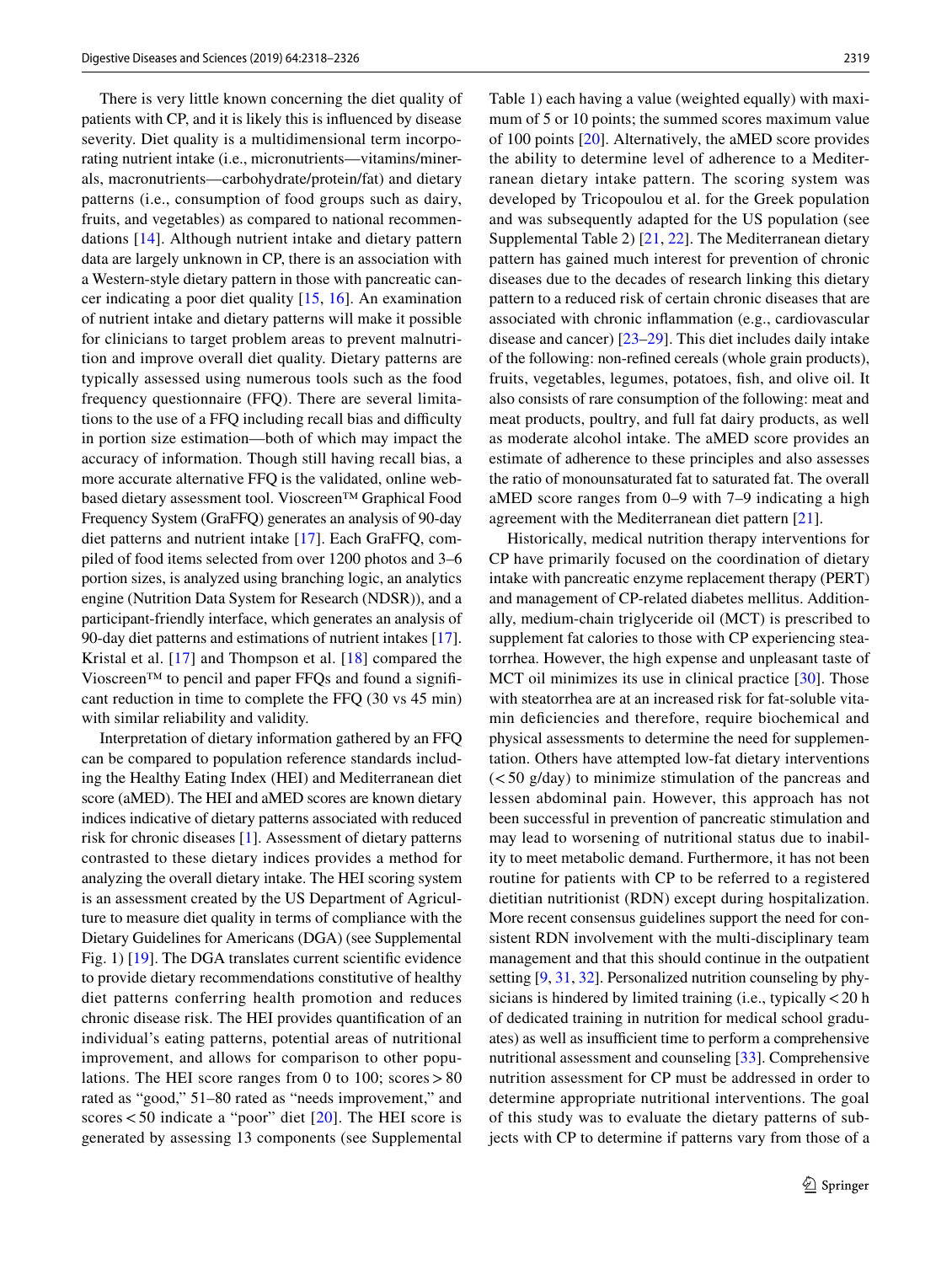healthy population. Elucidating the dietary pattern and nutrient inadequacies will assist in the development of medical nutrition therapies to prevent long-term complications of malnutrition. The objectives of this study were to (1) utilize the VioScreen™ FFQ to describe the dietary patterns and nutritional intake of subjects with CP compared to healthy controls and population standards using the HEI and aMED scores, and (2) evaluate the mean nutrient intake for at-risk nutrients such as total dietary fat and fat-soluble vitamins A, D, E, and K.

## **Methods**

Following review and approval from the Institutional Review Board at The Ohio State University Wexner Medical Center (OSUWMC), we performed a prospective case–control study. Cases were defned as subjects with CP diagnosed by a gastroenterologist, using recently published diagnostic guidelines from the American Pancreatic Association [\[34](#page-7-23)]. Healthy controls included patients presenting for an average risk screening colonoscopy or accompanying family members. Controls were excluded if there was a self-reported previous diagnosis of pancreatitis or other gastrointestinal disease. All study subjects were  $>18$  years of age. Medical records were retrospectively reviewed to obtain clinical data, including: demographics, data regarding CP (including radiology fndings), and anthropometric data.

Study materials included the VioScreen™ FFQ, Two-Item Food Security Screener, Malnutrition Screening Tool (MST), and a demographic/health questionnaire. The HEI and aMED scores were calculated from FFQ data, representing the dietary pattern consumed over the previous 3 months. The Two-Item Food Security Screener is a validated tool developed from the USDA 18-item Household Food Security Survey as described by Hager et al. [\[35](#page-7-24)]. The questions: "Within the past 12 months, we worried whether our food would run out before we got money to buy more" and "Within the past 12 months the food we bought just didn't last and we didn't have money to get more" are used to identify at-risk individuals [[35](#page-7-24)]. MST was routinely collected by the nursing staff at the time of clinic visits (see Supplemental Fig. 1). Those who scored  $\geq 2$  are considered at risk of malnutrition and were identifed by study personnel. The VioScreen™ FFQ, Two-Item Food Security Screener, and study questionnaire were administered by study personnel. Those subjects who reported consuming<500 kcals/day who were unable to complete the entire FFQ were excluded from analysis which is consistent with standard practice in dietary assessment.

Descriptive statistics were used to characterize the study population. Categorical variables were compared with Chisquared tests, and continuous variables were compared using t tests or Wilcoxon rank sum tests, as appropriate. All analyses were conducted with SAS 9.4 (Cary, NC), and a *p* value  $< 0.05$  was considered to be statistically significant.

## **Results**

#### **Study Population**

A total of 57 eligible subjects with CP and 51 eligible control participants agreed to participate in the study. After exclusions for incomplete or inaccurate data from the FFQ, the fnal study population consisted of 52 subjects with CP and 48 controls (see Fig. [1\)](#page-3-0).

The study population had a mean age of  $52 \pm 14$  years (Table [1](#page-3-1)). There was a male preponderance (67 vs. 40%,  $p=0.006$ ) and increased frequency of active cigarette smoking (40 vs.  $6\%, p < 0.001$ ) in the CP group. In regard to body composition, the CP group had a signifcantly lower BMI compared to controls  $(24 \text{ vs. } 31 \text{ mg/kg}^2; p < 0.001)$ . Subjects in the CP group were also at increased risk for food insecurity compared to controls  $(17\% \text{ vs. } 2\%, p=0.001)$ .

Although alcohol consumption was the most common etiology for CP (Table [2](#page-4-0)), the current alcohol consumption for both groups was low at a median of 0.02 g/day for those with CP and 1.71 g/day in controls (data not shown). Approximately 30% of CP subjects underwent prior surgical treatment, and nearly 73% were utilizing pancreatic enzyme replacement therapy (Table [2](#page-4-0)). According to MST, 16% of subjects with CP were at risk for malnutrition (Table [2\)](#page-4-0).

#### **Quality of Dietary Intake**

Both HEI and aMED scores were signifcantly lower in the CP group than in the controls (HEI 57 vs.  $65$ ;  $p = 0.002$  and aMED 29 vs. 32;  $p = 0.043$ ; Table [3\)](#page-4-1) indicating a less favorable dietary pattern in CP subjects. A post hoc analysis was performed by stratifying the CP group into BMI quartiles to assess the change in HEI score across the BMI classifcations. This showed the highest HEI score (61.8) occurred in subjects within the second quartile of BMI classifcations (including those of a normal body weight) (Fig. [2\)](#page-5-0). Conversely, the lowest HEI scores were found in the third quartile and frst quartile, 52.7 and 54.5, respectively.

### **Vioscreen™ FFQ Dietary Intake**

Macronutrient and micronutrient intakes were also assessed in both groups using the Vioscreen™ FFQ (Table [4](#page-6-0)). Despite the lower BMI in the CP group, the caloric intake was similar to controls (1549 vs. 1664 kcal/ day,  $p = 0.692$ ). There was a trend toward higher vitamin D intake (5.88 vs. 4.03 mcg/day,  $p = 0.054$ ) and lower intake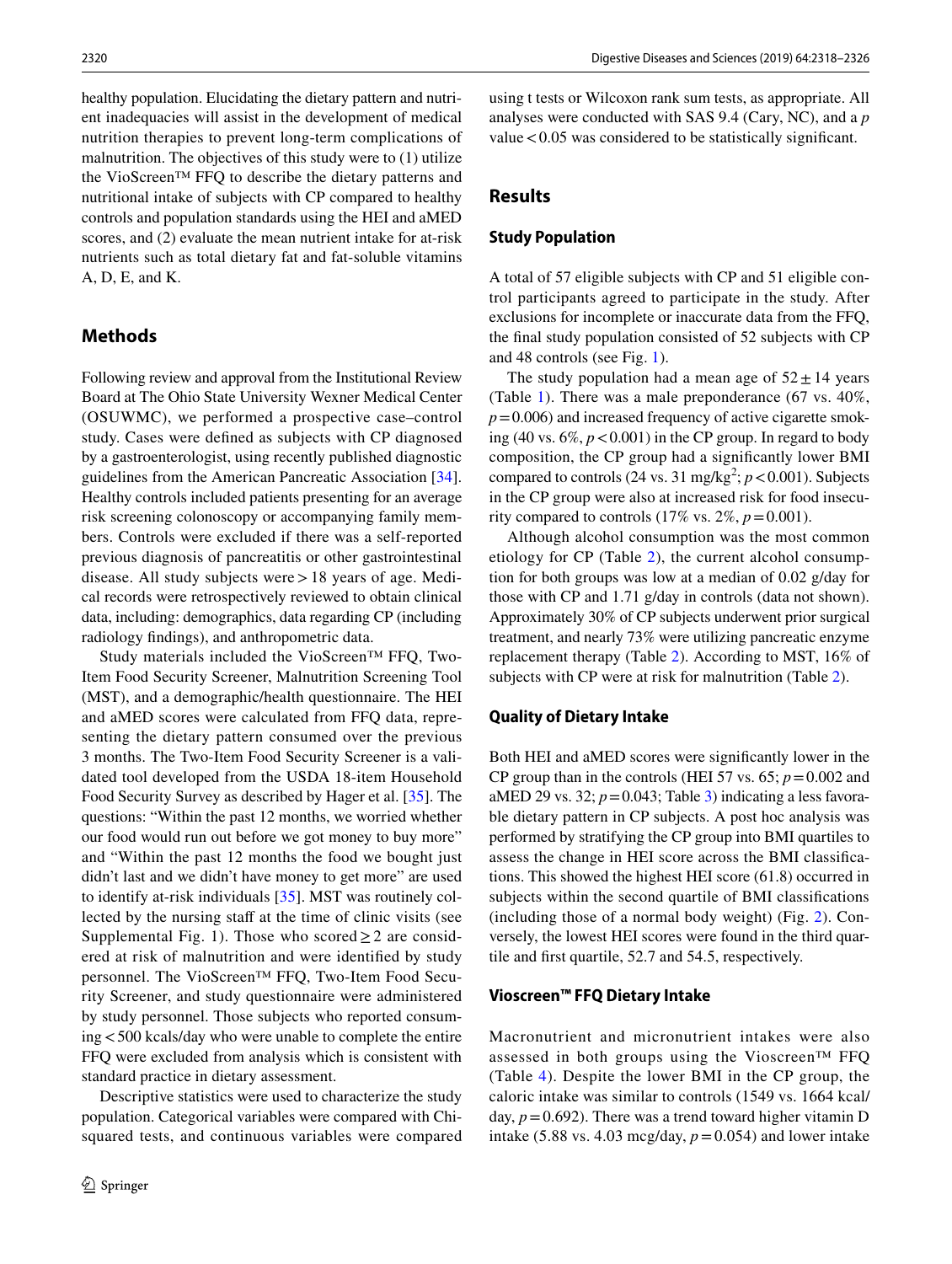

 $n = 100$ 

<span id="page-3-0"></span>**Fig. 1** Flowchart indicated participant accrual

<span id="page-3-1"></span>**Table 1** Study population characteristics  $(n = 100)$ 

| Variable                            | Total<br>$(n=100)$ | CP.<br>$(n=52)$ | Controls<br>$(n=48)$ | <i>p</i> value |  |
|-------------------------------------|--------------------|-----------------|----------------------|----------------|--|
| Age, year, mean (SD)                | $52 \pm 14$        | $50 \pm 15$     | $54 \pm 13$          | 0.160          |  |
| Male sex                            | 54 (54)            | 35(67)          | 19(40)               | 0.006          |  |
| Ongoing heavy alcohol use           | 10(10)             | 7(13)           | 3(6)                 | 0.230          |  |
| Current smoker                      | 24 (24)            | 21 (40)         | 3(6)                 | < 0.001        |  |
| Body composition (according to BMI) |                    |                 |                      |                |  |
| Body mass index, mean<br>(SD)       | $28 + 8$           | $24 + 6$        | $31 + 8$             | ${}_{< 0.001}$ |  |
| Underweight                         | 9(9)               | 8(15)           | 1(2)                 |                |  |
| Normal                              | 36(36)             | 28 (54)         | 8 (17)               |                |  |
| Overweight                          | 24 (24)            | 7(14)           | 17(35)               |                |  |
| Obese                               | 31(31)             | 9(17)           | 22(46)               |                |  |
| Food insecure                       | 10(10)             | 9(17)           | 1(2)                 | 0.011          |  |

All data are presented as *n*(%) unless otherwise noted. *CP* chronic pancreatitis

of vitamin K (64 vs. 99.5 mg/day,  $p = 0.01$ ) in CP subjects compared to controls. Otherwise, there were no diference in macronutrients (carbohydrate, protein, and fat) or vitamins A and E.

Finally, dietary patterns were assessed for diferences in consumption of servings from the various food groups (Table [4\)](#page-6-0). There were no diferences in consumption of fruits, whole grains, vegetable-based protein, and sweet food. As refected in the lower vitamin K intake levels, consumption of vegetables, including salads and salad vegetables, was lower in the CP group. Lastly, estimated current alcohol usage was lower in CP subject compared to controls.

## **Discussion**

In the current study, CP subjects are at increased risk for food insecurity and malnutrition, using standardized screening tools. Despite these risks, there is a knowledge gap in our understanding of dietary intake patterns in these patients. We demonstrate the feasibility of using the VioScreen™ FFQ to comprehensively characterize dietary patterns and nutritional intake in CP. The overall quality of dietary intake in CP is worse than study controls and the general population using both the HEI and aMED scores. Despite diferences in body composition (estimated by BMI), the daily energy intake and macronutrient composition are similar in CP and controls. This study represents an initial step toward gaining a better understanding of the complexities of nutrition assessment and therapies in CP.

Current data to support the extent of outpatient medical nutrition therapy in those with CP are limited. So, the current focus during an RDN consultation is primarily limited to management of EPI- and CP-related diabetes mellitus. Subsequently, the medical nutrition therapy is focused on carbohydrate counting for those with diabetes and improvements in fat digestion in those with EPI. Other nutritional recommendations, such as vitamin/mineral/MCT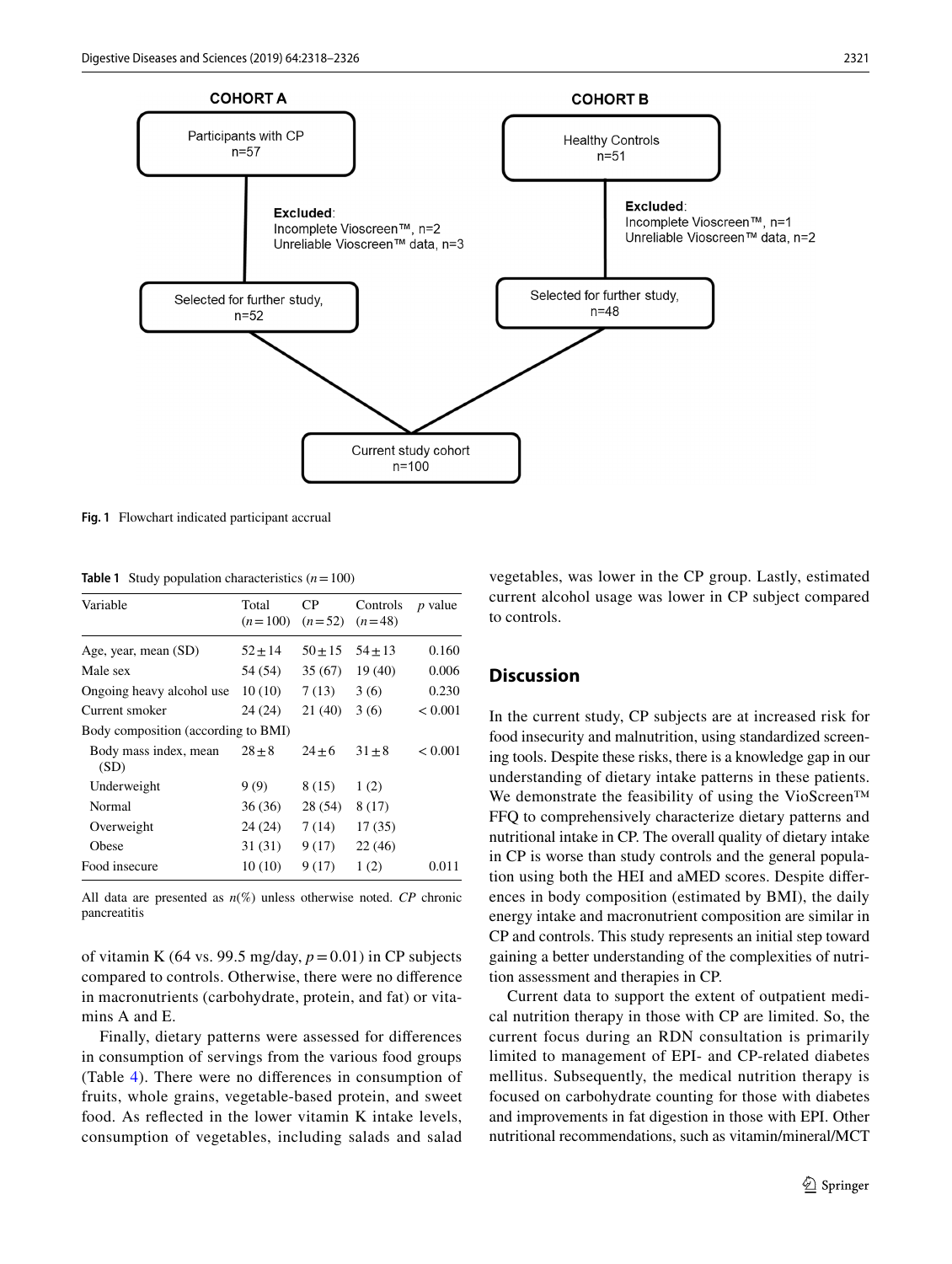<span id="page-4-0"></span>**Table 2** Clinical data for study subjects with chronic pancreatitis

| Variable                                 | Chronic<br>pancreatitis<br>$(n=52)$ |
|------------------------------------------|-------------------------------------|
| Etiology of CP                           |                                     |
| Alcoholic                                | 21 (40)                             |
| Idiopathic                               | 12(23)                              |
| Genetic                                  | 3(6)                                |
| Autoimmune                               | 6 (12)                              |
| Recurrent and severe acute pancreatitis  | 5(10)                               |
| Obstructive                              | 2(4)                                |
| Pancreas imaging                         |                                     |
| Pancreatic calcifications                | 33 (63)                             |
| Dilation of main pancreatic duct         | 17(33)                              |
| Calcifications and atrophy               | 26(50)                              |
| Parenchymal atrophy                      | 30(58)                              |
| Previous pancreatic surgery              | 15 (29)                             |
| Total pancreatectomy                     | 5(33)                               |
| Whipple                                  | 5(33)                               |
| Distal pancreatectomy                    | 3(20)                               |
| Other (includes Frey or Peustow)         | 2(14)                               |
| Current PERT usage                       | 38 (73)                             |
| Mean PERT dosage (lipase units per meal) | 56,868                              |
| Malnutrition screening tool <sup>a</sup> |                                     |
| Recently lost weight without trying      |                                     |
| N <sub>0</sub>                           | 40 (80)                             |
| Yes                                      | 10(20)                              |
| Eating poorly due to decreased appetite  |                                     |
| N <sub>0</sub>                           | 35 (72.92)                          |
| Yes                                      | 13 (27.08)                          |
| <b>MST</b> score                         |                                     |
| $\theta$                                 | 33 (67.35)                          |
| 1                                        | 8 (16.33)                           |
| 2                                        | 6 (12.24)                           |
| 3                                        | 2(4.08)                             |
| At risk of malnutrition ( $MST \ge 2$ )  |                                     |
| No                                       | 42 (84)                             |
| Yes                                      | 8 (16)                              |

All data presented as n (%) unless otherwise noted. PERT, pancreatic enzyme replacement therapy

<sup>a</sup>Malnutrition screening data were missing for two CP subjects

<span id="page-4-1"></span>**Table 3** Comparison of Healthy Eating Index (HEI) and Mediterranean Diet (aMED) scores in those with and without Chronic Pancreatitis using the VioScreen™ Food Frequency Questionnaire (*n*=100)

| Dietary scores      | Chronic Pan-<br>creatitis $(n=52)$ | Controls $(n=48)$ | <i>p</i> value |
|---------------------|------------------------------------|-------------------|----------------|
| HEI, mean $\pm$ SD  | $56.87 + 13.56$                    | $65.42 + 12.48$   | 0.002          |
| aMED, mean $\pm$ SD | $29.44 + 7.57$                     | $32.23 + 5.85$    | 0.043          |

supplementation and the use of a low-fat diet, vary widely. Despite this heterogeneity, the ultimate goal is to provide a nutrient-rich diet that is both calorically adequate and nutrient rich, which can be challenging due to a variety of previously discussed factors. Until the nutritional needs of those with CP are better understood, meeting the defned nutritional needs outlined by the dietary reference intakes (DRIs) provide initial target goals.

In this study, daily caloric intake was similar between those with CP and healthy controls; however, diet quality was worse in the CP group when measures according to adherence to DGAs (using HEI) and a Mediterranean diet (using aMED), indicating a suboptimal dietary pattern. The lower HEI and aMED scores in CP are partially attributed to lower consumption of vegetables, salad vegetables, and olive oil which contribute signifcantly to the overall HEI and aMED scoring system. Both groups had HEI scores in the "needs improvement" range indicating that the dietary pattern does not meet the DGA. Interestingly, there was no diference in the total dietary fat intake between subjects with both groups consuming a median intake consistent with the DGA. All fat-soluble vitamin intake was below that of the RDA indicating inadequate intake in a high-risk group with EPI. The implications of this are not addressed with this study. However, future study of blood vitamin levels and a nutrition-focused physical exam would permit further understanding of this observation. Overall, improving the dietary pattern via measurements of HEI and aMED might provide anti-infammatory benefts that have been speculated in other studies of chronic disease [[23](#page-7-16)–[29\]](#page-7-17). Consultation with a RDN is imperative to providing this education since assessment of gastrointestinal tolerance to dietary fber, fat, and carbohydrate needs to be individualized to improve patient compliance.

Poor appetite, abdominal pain, and/or steatorrhea inhibited adequate kilocalorie consumption in addition to disease-related metabolic derangements [\[36\]](#page-7-25) may be the contributing factors associated with the lower BMI in CP. In our study, there was a ninefold increase in the prevalence of underweight classification (BMI $<$ 18.5 kg/m<sup>2</sup>) in those with CP as well as a 2.5-fold decrease in the prevalence of overweight and obesity in those with CP. Interestingly, lower body mass distribution in CP was not associated with diferences in caloric or fat intake; this discordance suggests potential contributions from either maldigestion or increased metabolic processes in the CP group. Unfortunately, body composition was not measured in this cohort, which would provide further insights into the metabolic demand of those with CP. Olesen and colleagues used indirect calorimetry to measure resting energy expenditure and bioelectrical impedance to measure body composition in stable CP  $(n=28)$ . A signifcant correlation between resting energy expenditure and fat-free mass was detected in those without nutritional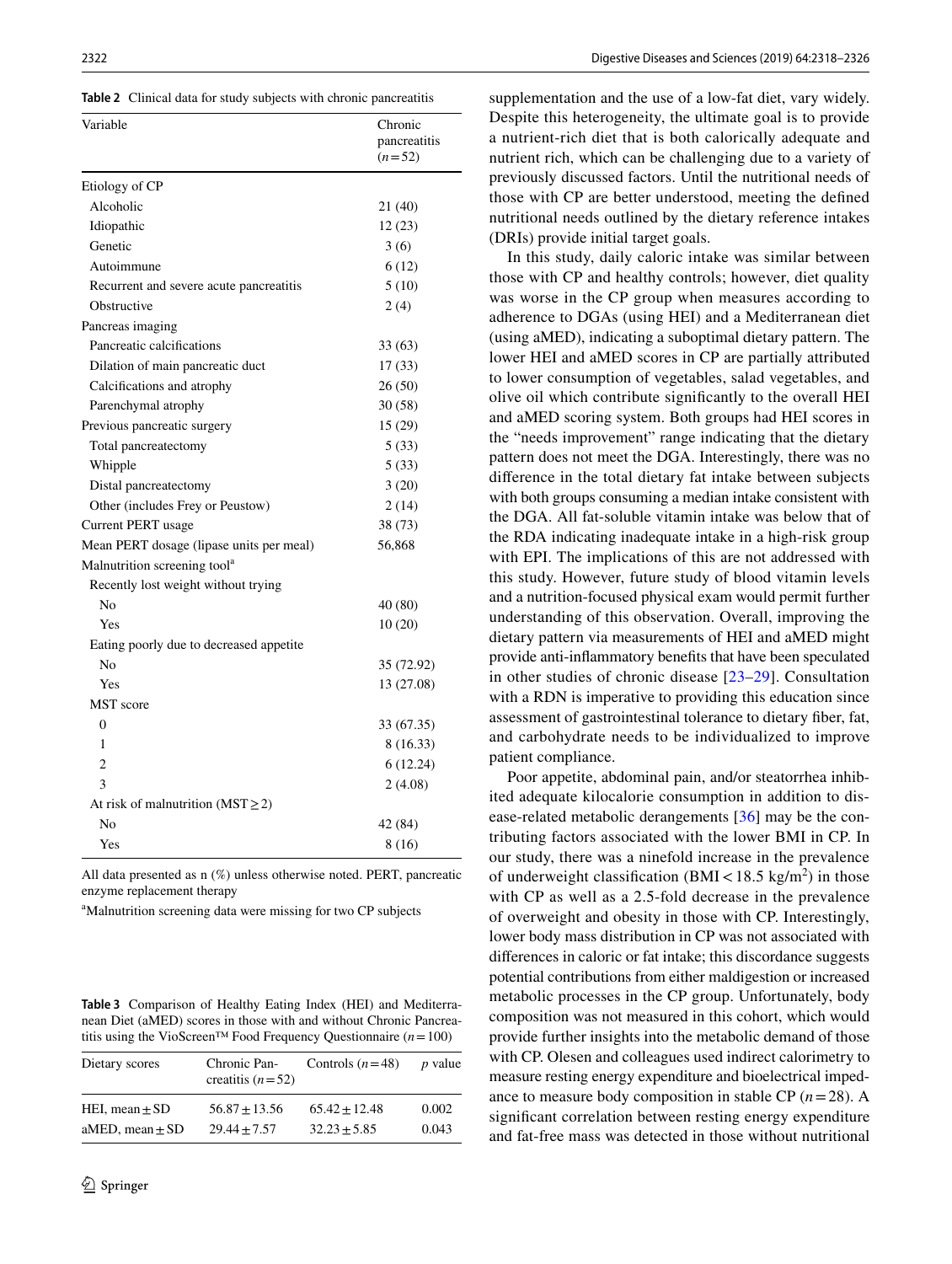

<span id="page-5-0"></span>**Fig. 2** Dietary characteristics among subjects (*n*=52) with CP stratifed by BMI. Data represents the median, IQR, and outliers for each characteristic

risk (rho=0.45;  $p=0.02$ ), yet no significance was seen in those with nutritional risk (rho=0.45;  $p=0.2$ ). Furthermore, Hebuterne et al. [[37\]](#page-7-26) found an elevation in resting energy expenditure in 60% of underweight  $(BMI < 20 \text{ mg/kg}^2)$  subjects with alcohol-induced CP. Measurement of REE and body composition would enhance the understanding of dietary patterns in those with CP given that 16% of those with CP in this cohort were also identifed to be at nutritional risk.

The MST was selected for identifying subjects at nutritional risk. This tool has been validated in a variety of patient populations and can be used to assist in identifcation of patients requiring a RDN referral to determine the presence of malnutrition. The Academy of Nutrition and Dietetics and American Society of Parenteral and Enteral Nutrition concur that the diagnosis of malnutrition can be made in the context of acute illness/injury, chronic illness/ injury, or social/behavioral/environmental situations when two of the following characteristics are met: weight loss, inadequate energy intake, depletion of body fat, depletion of muscle mass, fuid accumulation, or reduced handgrip strength (see Supplemental Table 1). The application of this malnutrition diagnostic criteria in an outpatient pancreatology clinic in correlation with dietary assessment data from a FFQ would provide the necessary foundation to elucidate the impact of dietary intake on the nutritional status of those with CP.

Dietary intake can also be afected by patient characteristics such as smoking, alcohol consumption, and food security. Within the present cohort, those with CP consumed less alcohol (even if alcohol was not the etiology for their disease), but smoked more cigarettes than the control population. Interestingly, a greater risk for food insecurity was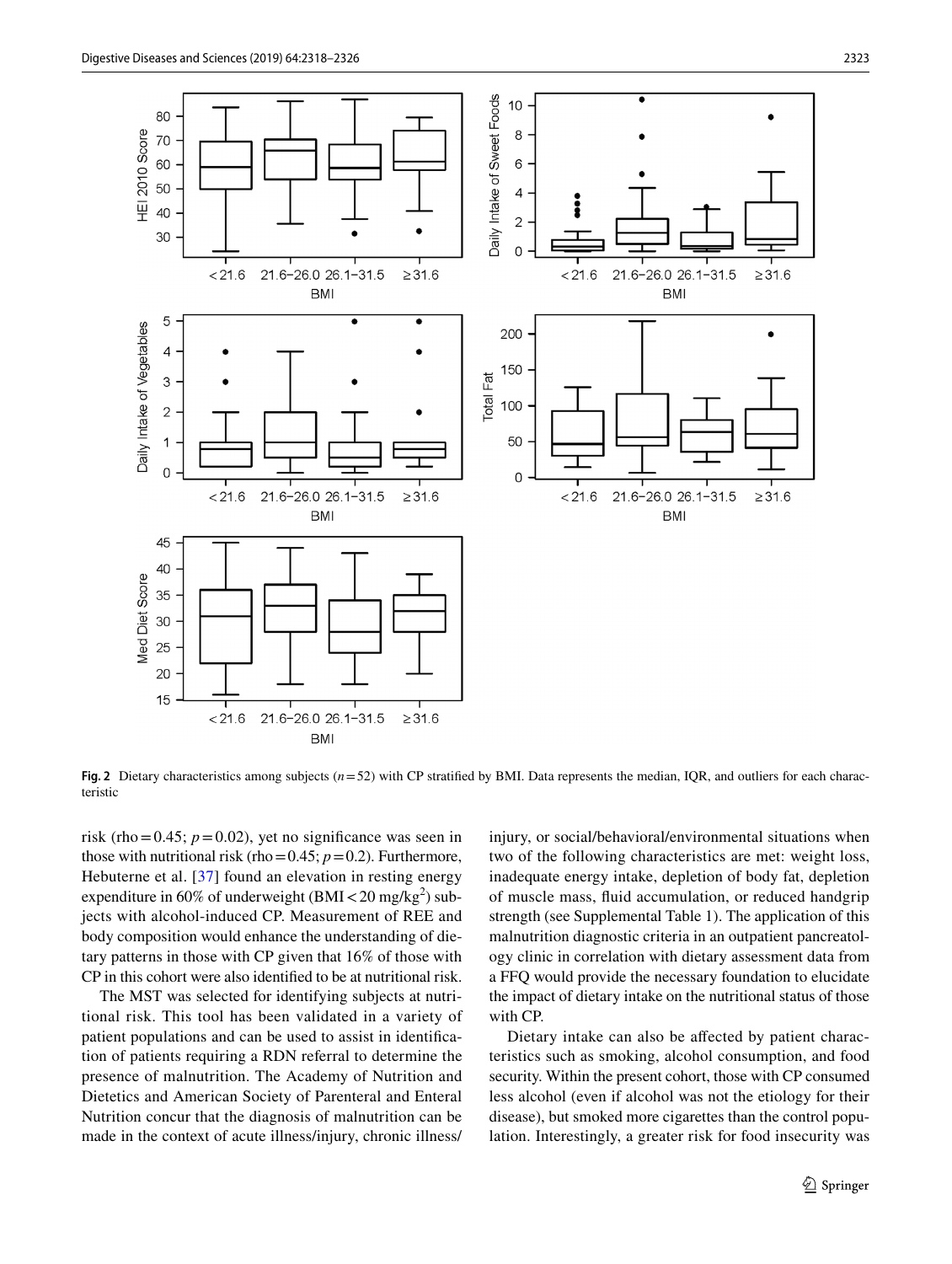<span id="page-6-0"></span>**Table 4** Energy and nutrient intake from Vioscreen™ FFQ in the study population  $(n=100)$ 

|                                              | CP<br>$(n=52)$ | Controls<br>$(n=48)$ | $p$ value |
|----------------------------------------------|----------------|----------------------|-----------|
| Total daily caloric intake (kcal), median    | 1549           | 1664                 | 0.692     |
| Total dietary fat (grams), median            | 51.89          | 62.14                | 0.899     |
| Total dietary protein (grams), median        | 66.01          | 60.44                | 0.131     |
| Total dietary carbohydrate (grams), median   | 208.2          | 181.36               | 0.176     |
| Multivitamin usage, yes $n$ (%)              | 29 (56)        | 23 (48)              | 0.432     |
| Median Fat-soluble vitamin intake and levels |                |                      |           |
| Dietary Vitamin A intake (RAE), and % RDA*   | 744.41, 83%    | 651.25, 72%          | 0.692     |
| Dietary Vitamin D intake (mcg), and % RDA*   | 5.88, 40\%     | 4.03, 27%            | 0.054     |
| Dietary Vitamin E intake (IU), and % RDA     | 11.77, 53%     | 11.54, 52%           | 0.937     |
| Dietary Vitamin K intake(mg), and $%$ AI*    | 64, 53%        | 99.5, 83%            | 0.010     |
| Food group daily intake (mean servings/day)  |                |                      |           |
| <b>Fruits</b>                                | 1.78           | 1.74                 | 0.265     |
| Vegetables                                   | 1.78           | 2.99                 | < 0.001   |
| Whole grains                                 | 1.16           | 1.21                 | 0.213     |
| Vegetable-based protein (grams/day)          | 24.87          | 22.82                | 0.580     |
| Sweet foods                                  | 1.83           | 0.99                 | 0.068     |
| Alcohol                                      | 0.23           | 0.91                 | 0.002     |

\*RDA was adjusted for the subject's sex for the vitamins that have an age-adjusted RDA

*CP* chronic pancreatitis, *RAE* retinol activity equivalent, *RDA* recommended dietary allowance, *AI* adequate intake

identifed in the CP group. This fnding was slightly higher than the national average for households experiencing food insecurity in 2015 (12.7%) but was comparable to the state of Ohio (16.1%) [[38](#page-8-0), [39](#page-8-1)]. Food insecurity leads to a disruption in eating patterns and reduced food intake for at least one member of the household which could also cause decreased intake of high-cost, yet nutrient-rich, foods such as fruits and vegetables [\[38](#page-8-0)]. This combination of food insecurity with a chronic disease such as CP leads to an even greater risk for nutritional defciencies and malnutrition. Hager et al. stressed that when individuals and households are identifed at risk for food insecurity, it allows providers to target services that combat the health risks associated with food insecurity  $[35]$  $[35]$ . Using this methodology to identify food insecurity as a component of the nutrition assessment protocol may help to mitigate the risk for nutritional defciencies and malnutrition in those with CP.

This study demonstrates the feasibility of assessing the dietary pattern in those with CP. Given the complex endocrine and exocrine dysfunction, understanding the impact of dietary intake on body composition, energy expenditure, and the development of malnutrition is needed to identify appropriate targets for nutrition intervention. Future studies should be designed to complete a complex, nutritional assessment to determine the relationship to dietary patterns and nutrient intake. Lastly, screening for food insecurity and identifcation of patient resources may impact adherence to nutritional recommendations.

## **Conclusion**

Given the high rate of malnutrition, abnormal body mass, and poor dietary pattern, patients with CP require personalized nutrition education to optimize their nutritional status. The heterogeneity of the CP population in terms of disease activity and dietary intake contributes to the challenge of implementing this in clinical practice. Evaluating energy intake and energy expenditure is needed to further clarify the relationships identifed in the current study. For example, dietary fat is the most calorically dense nutrient and functions to transport fat-soluble vitamins. Dietary assessment can quantify intake, however, the optimal intake varies based on the degree of fat maldigestion. Therefore, dietary intake must be evaluated in conjunction with biochemical levels and a nutrition-focused physical exam to identify intake goals. Therefore, an objective measure of fat maldigestion would provide the RDN with the necessary tools to optimize the dietary pattern and initiate supplementation earlier. Assessing energy intake is not enough to describe the metabolic demand of the CP population. Future research will provide insights into the complex interactions of CP with dietary intake, energy expenditure, body composition, and food security and will lead to development of the optimal standard for nutritional management in CP.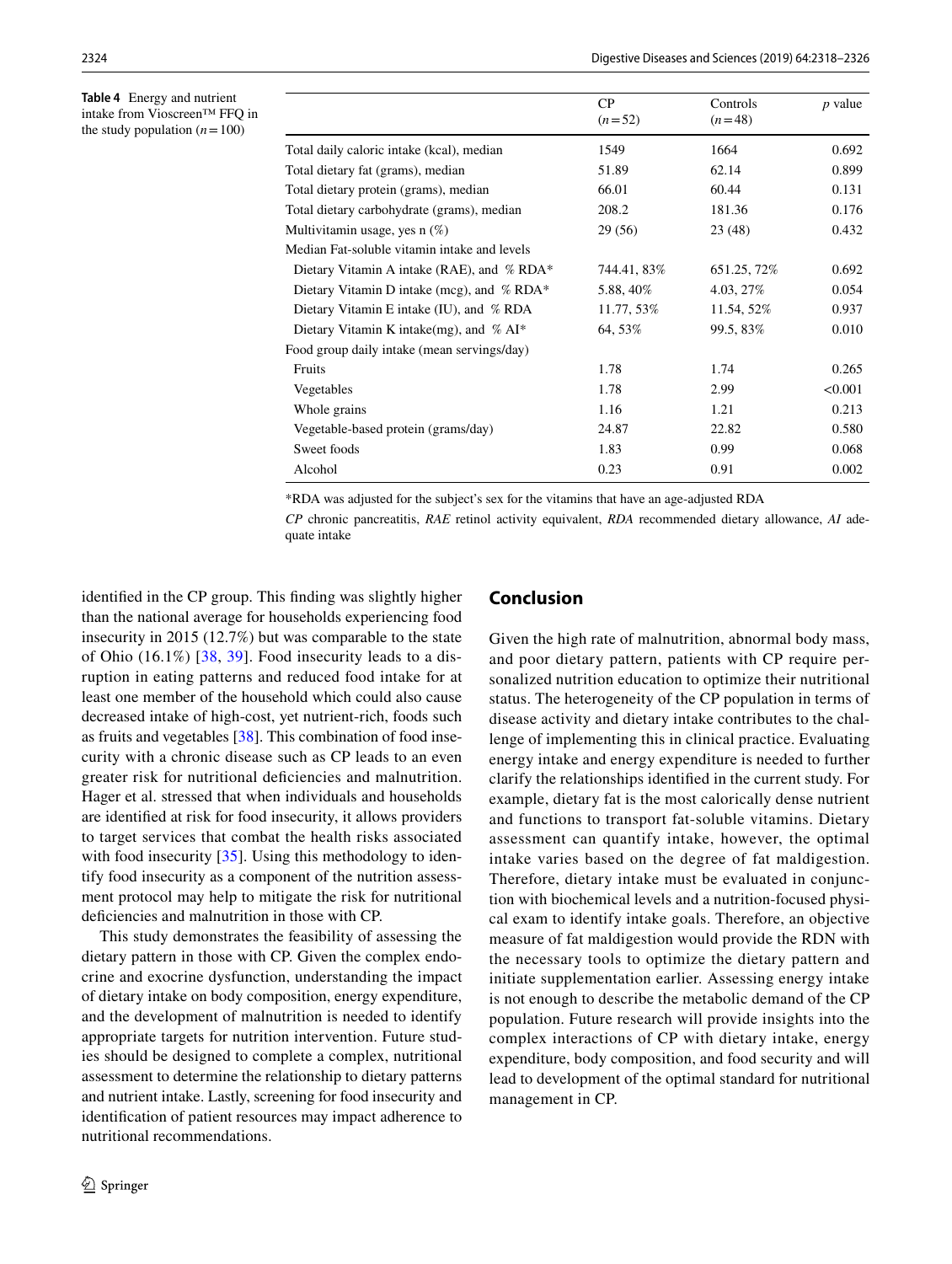**Funding** ChiRhoClin Research Institute and the Medical Nutrition Therapy Practice Group of the Academy of Nutrition and Dietetics

#### **Compliance with ethical standards**

**Conflict of interest** Marcia Nahikian-Nelms has received funding from ChiRhoClin Research Institute and the Medical Nutrition Therapy Practice Group of the Academy of Nutrition and Dietetics. Peter Madril is a consultant for Viocare®. Paige Golian, Kristen Roberts, Alice Hinton, Kathleen Basch, Darwin Conwell, and Phil Hart have no conficts of interest.

## **References**

- <span id="page-7-11"></span>1. Agriculture, U.S.D.O., *A Series of Systematic Reviews on the Relationship Between Dietary Patterns and Health Outcomes*. 2014: Virginia.
- <span id="page-7-0"></span>2. Yadav D, Lowenfels AB. The epidemiology of pancreatitis and pancreatic cancer. *Gastroenterology*. 2013;144:1252–1261.
- <span id="page-7-1"></span>3. Gubergrits NB, Linevskiy YV, Lukashevich GM, et al. Morphological and functional alterations of small intestine in chronic pancreatitis. *JOP*. 2012;13:519–528.
- 4. Pezzilli R. Chronic pancreatitis: maldigestion, intestinal ecology and intestinal infammation. *World J Gastroenterol*. 2009;15:1673–1676.
- 5. Stevens T, Conwell DL, Zuccaro G. Pathogenesis of chronic pancreatitis: an evidence-based review of past theories and recent developments. *Am J Gastroenterol*. 2004;99:2256–2270.
- <span id="page-7-2"></span>6. Nahikian-Nelms M. *Nutrition Therapy and Pathophysiology*. 3rd ed. Boston: Cengage Learning; 2014.
- <span id="page-7-3"></span>7. Ramsey ML, Conwell DL, Hart PA. Complications of chronic pancreatitis. *Dig Dis Sci*. 2017;62:1745–1750. [https://doi.](https://doi.org/10.1007/s10620-017-4518-x) [org/10.1007/s10620-017-4518-x](https://doi.org/10.1007/s10620-017-4518-x).
- <span id="page-7-4"></span>8. Lindkvist B, Phillips ME, Dominguez-Munoz JE. Clinical, anthropometric and laboratory nutritional markers of pancreatic exocrine insufficiency: prevalence and diagnostic use. *Pancreatology*. 2015;15:589–597.
- <span id="page-7-19"></span>9. Rasmussen HH, Irtun O, Olesen SS, et al. Nutrition in chronic pancreatitis. *World J Gastroenterol*. 2013;19:7267–7275.
- 10. Afghani E, Sinha A, Singh VK. An overview of the diagnosis and management of nutrition in chronic pancreatitis. *Nutr Clin Pract*. 2014;29:295–311.
- 11. Widmaier EP, Raf H, Strang KT. *Vander's Human Physiology the Mechanisms of Body Function*. 11th ed. New York: McGraw Hill; 2008.
- 12. Lieberman, P.M., Marks A.D., *Mark's Basic Medical Biochemistry: A Clinical Approach*. 3rd ed. 2009, Baltimore: Lippincott, Williams, and Wilkins.
- <span id="page-7-5"></span>13. Duggan SN, Smyth ND, O'Sullivan M, et al. The prevalence of malnutrition and fat-soluble vitamin defciencies in chronic pancreatitis. *Nutr Clin Pract*. 2014;29:348–354.
- <span id="page-7-6"></span>14. Alkerwi A. Diet quality concept. *Nutrition*. 2014;30:613–618.
- <span id="page-7-7"></span>15. Turner RC, Brazionis LB, McDermott R. Intake patterns of food nutrients and other substances associated with chronic pancreatitis. *Pancreatology*. 2013;13:33–37.
- <span id="page-7-8"></span>16. Salem AA, Mackenzie GG. Pancreatic cancer: a critical review of dietary risk. *Nutr Res*. 2018;52:1–13.
- <span id="page-7-9"></span>17. Kristal AR, Kolar AS, Fisher JL, et al. Evaluation of web-based, self-administered, graphical food frequency questionnaire. *J Acad Nutr Diet*. 2014;114:613–621.
- <span id="page-7-10"></span>18. Thompson FE, Kipnis V, Midthune D, et al. Performance of a food-frequency questionnaire in the US NIH-AARP (National

Institutes of Health-American Association of Retired Persons) Diet and Health Study. *Public Health Nutr*. 2008;11:183–195.

- <span id="page-7-12"></span>19. Hufman FG, De La Cera M, Vaccaro JA, et al. Healthy eating index and alternate healthy eating index among haitian Americans and African Americans with and without Type 2 diabetes. *J Nutr Metab*. 2011;2011:398324.
- <span id="page-7-13"></span>20. Basiotis P., Carlson, A., Gerrior S, Juan W, Lino M, *The Healthy Eating Index: 1999*–*2000*. 2002: Washington, DC: USDA, Center for Nutrition Policy and Promotion.
- <span id="page-7-14"></span>21. Trichopoulou A, Costacou T, Bamia C, et al. Adherence to a Mediterranean diet and survival in a Greek population. *N Engl J Med*. 2003;348:2599–2608.
- <span id="page-7-15"></span>22. Fung TT, McCullough ML, Newby PK, et al. Diet-quality scores and plasma concentrations of markers of infammation and endothelial dysfunction. *Am J Clin Nutr*. 2005;82:163–173.
- <span id="page-7-16"></span>23. Tyrovolas S, Panagiotakos DB. The role of Mediterranean type of diet on the development of cancer and cardiovascular disease, in the elderly: a systematic review. *Maturitas*. 2010;65:122–130.
- 24. Kontogianni MD, Tileli N, Margariti A, et al. Adherence to the Mediterranean diet is associated with the severity of nonalcoholic fatty liver disease. *Clin Nutr*. 2014;33:678–683.
- 25. Schroder H. Protective mechanisms of the Mediterranean diet in obesity and type 2 diabetes. *J Nutr Biochem*. 2007;18:149–160.
- 26. Panagiotakos DB, Pitsavos C, Arvaniti F, et al. Adherence to the mediterranean food pattern predicts the prevalence of hypertension, hypercholesterolemia, diabetes and obesity, among healthy adults; the accuracy of the MedDietScore. *Prev Med*. 2007;44:335–340.
- 27. Panagiotakos DB, Pitsavos C, Stefanadis C. Dietary patterns: a Mediterranean diet score and its relation to clinical and biological markers of cardiovascular disease risk. *Nutr Metab Cardiovasc Dis*. 2006;16:559–568.
- 28. Panagiotakos DB, Milias GA, Pitsavos V, et al. MedDietScore: a computer program that evaluates the adherence to the Mediterranean dietary pattern and its relation to cardiovascular disease risk. *Comput Methods Programs Biomed*. 2006;83:73–77.
- <span id="page-7-17"></span>29. Bamia C, Lagiou P, Buckland G, et al. Mediterranean diet and colorectal cancer risk: results from a European cohort. *Eur J Epidemiol*. 2013;28:317–328.
- <span id="page-7-18"></span>30. Shah ND, Limketkai B. The use of medium-chain triglycerides in gastrointestinal disorders. *Nutri Issues Gastroenterol*. 2017;160:20–28.
- <span id="page-7-20"></span>31. Tenner S, Baillie J, DeWitt J, et al. American College of Gastroenterology guideline: management of acute pancreatitis. *Am J Gastroenterol* 2013;108:1400–15, 1416.
- <span id="page-7-21"></span>32. Forsmark CE. Management of chronic pancreatitis. *Gastroenterology*, 2013;144:1282–91 e3.
- <span id="page-7-22"></span>33. Adams KM, Lindell KC, Kohlmeier M, et al. Status of nutrition education in medical schools. *Am J Clin Nutr*. 2006;83:941S–944S.
- <span id="page-7-23"></span>34. Conwell DL, Lee LS, Yadav D, et al. American pancreatic association practice guidelines in chronic pancreatitis: evidence-based report on diagnostic guidelines. *Pancreas*. 2014;43:1143–1162.
- <span id="page-7-24"></span>35. Hager ER, Quigg AM, Black MM, et al. Development and validity of a 2-item screen to identify families at risk for food insecurity. *Pediatrics*. 2010;126:e26–e32.
- <span id="page-7-25"></span>36. Olesen SS, Holst M, Køhler M, et al. Can we rely on predicted basal metabolic rate in chronic pancreatitis outpatients? *Clin Nutr ESPEN*. 2015;10:e66–e70.
- <span id="page-7-26"></span>37. Hebuterne X, Hastier P, Péroux JL, et al. Resting energy expenditure in patients with alcoholic chronic pancreatitis. *Dig Dis Sci*. 1996;41:533–539. [https://doi.org/10.1177/0148607189](https://doi.org/10.1177/0148607189013002124) [013002124](https://doi.org/10.1177/0148607189013002124)